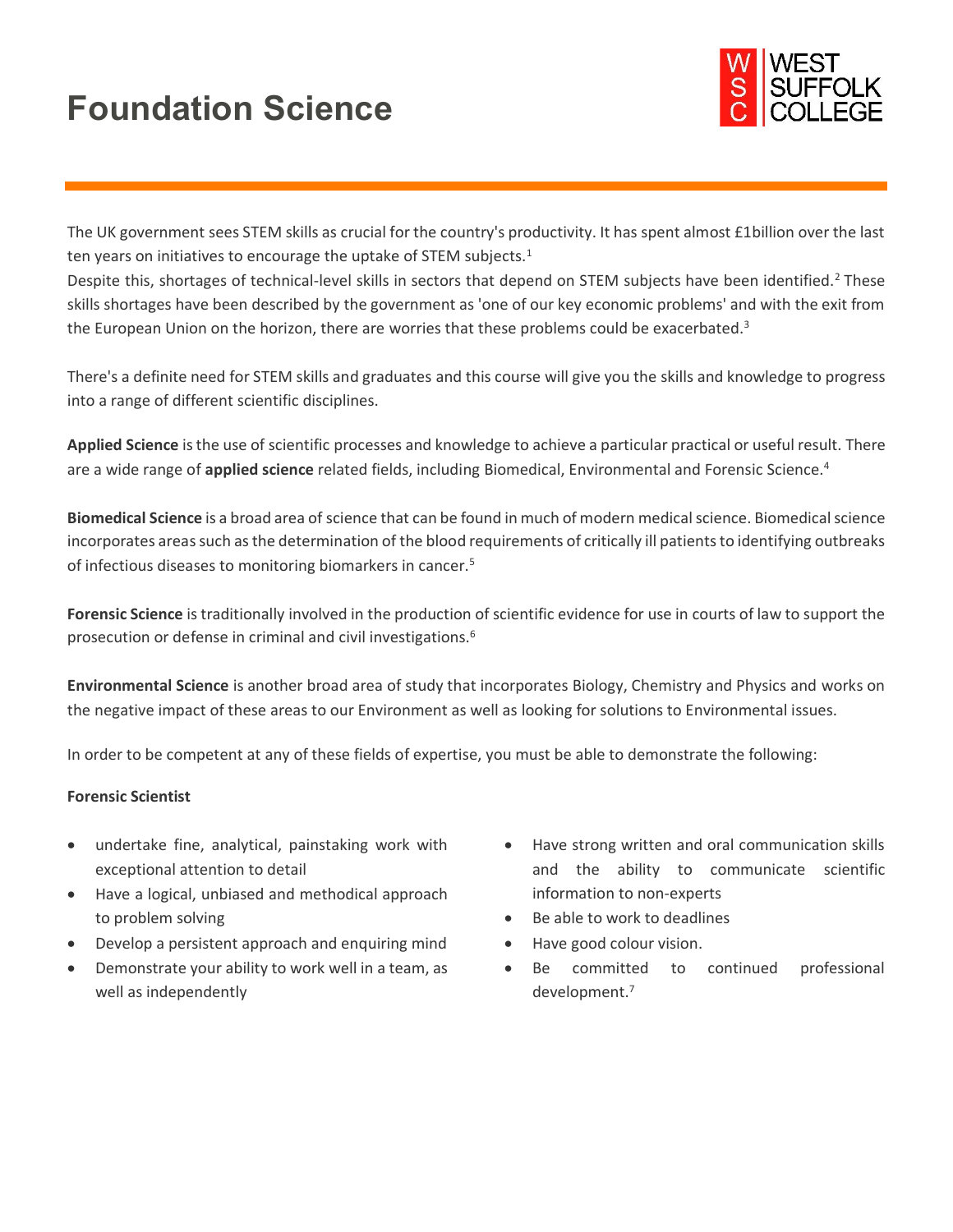## **Biomedical Scientist**

- Must have clear and effective written and verbal communication skills
- A strong analytical approach
- A keen eye for detail
- Excellent research skills
- Excellent problem-solving skills
- Take on responsibility associated with the role.
- The ability to work independently AND as part of a team. <sup>8</sup>

# **Environmental Scientist**

- Strong written and oral communication skills
- Excellent research skills
- Excellent problem-solving skills
- An investigative and inquisitive mind
- A hands-on approach to problem solving
- The ability to work both independently and as part of a team

All Applied Scientists are responsible for the quality and accuracy of the work they undertake within the limits of their personal authority.

**Biomedical Scientists** will be responsible for carrying out a range of laboratory and scientific tests on tissue samples and fluids to help clinicians diagnose and treat diseases. You may also be asked to evaluate the effectiveness of treatments. Once qualified, you may specialise in the following areas: infection sciences, blood sciences, cell sciences or genetics and molecular pathology.<sup>8</sup>

**Forensic Scientists** will be responsible for processing and categorising evidence that may be used in criminal investigations. This might include the processing disturbing evidence samples from the scene such as biological evidence to support a criminal investigation. 7

Environmental Scientists will be responsible for carrying out a range of tests and experiments into samples such as air, soil, and water pollution alongside providing guidance and advice on how to minimize these effects. Environmental Scientists also work in the field to observe changes and provide risk assessments on the impact that a company or act is having on the environment and surrounding communications, in both rural and urban settings

For **all three** fields of science, you will need to demonstrate a core set of behaviours in order to be competent in your job role and complement wider business strategy and development. This will enable you to support their long-term career development.

In 2020 – 2027, there is a 5.9% expected growth in specialist scientist roles creating **6,300** biomedical jobs. In the same period, 40.3% of the workforce is projected to retire, creating **42,600** new job openings. In the same time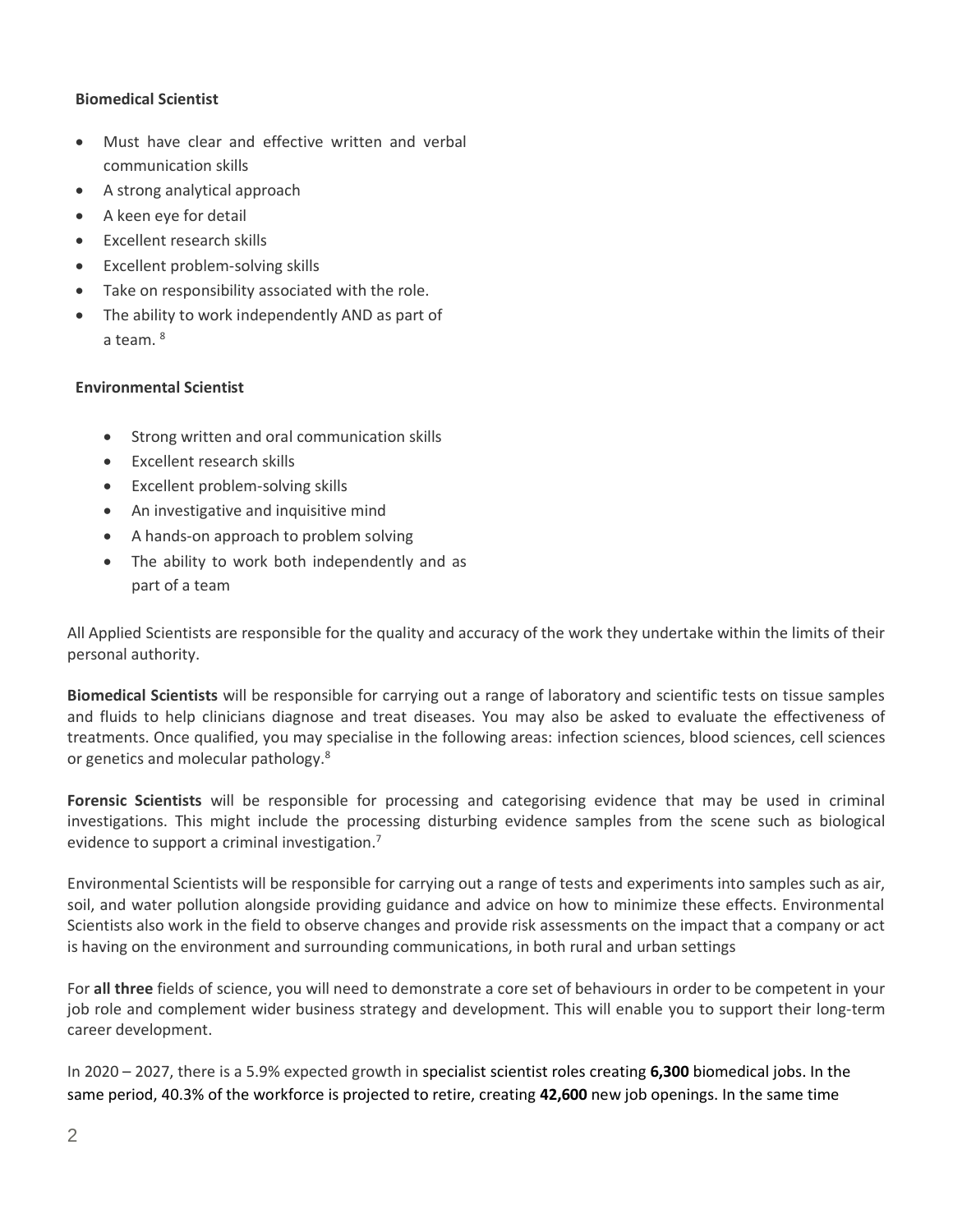frame, 37% in the CSI/Policing roles will be required in addition to 40% of the current workforce expected to retire equating to an approximation of 42,000 and 65,000 new roles within the field of Biomedical and Forensic Science. Environmental professionals expect to see a 5.1% growth and 39.9% of the workforce is expected to retire from 2020-2027 creating more than 16,800 jobs  $910$ 

The field of **forensic science** is becoming increasing diverse and many industries use these skill sets such as:

- Analytical chemist
- Biomedical scientist
- Detective
- Forensic computer analyst
- Forensic scientist
- Forensic Anthropologist
- Forensic Archaeologist

The field of **biomedical science** and industry use skills sets such as:

- [Analytical chemist](https://www.prospects.ac.uk/job-profiles/analytical-chemist)
- [Biomedical scientist](https://www.prospects.ac.uk/job-profiles/biomedical-scientist)
- [Biotechnologist](https://www.prospects.ac.uk/job-profiles/biotechnologist)
- [Clinical scientist, biochemistry](https://www.prospects.ac.uk/job-profiles/clinical-scientist-biochemistry)
- [Clinical scientist, genomics](https://www.prospects.ac.uk/job-profiles/clinical-scientist-genomics)
- [Clinical scientist, haematology](https://www.prospects.ac.uk/job-profiles/clinical-scientist-haematology)
- [Clinical scientist, immunology](https://www.prospects.ac.uk/job-profiles/clinical-scientist-immunology)

The field of **Environmental Science** uses skills sets such as:

- Amenity horticulturist
- Commercial horticulturist
- Environmental consultant
- Environmental education officer
- Environmental engineer
- Environmental manager
- Horticultural consultant

• Scientific laboratory

• Crime Scene Investigator

technician • Teaching laboratory technician • Toxicologist

- [Forensic scientist](https://www.prospects.ac.uk/job-profiles/forensic-scientist) • [Medicinal chemist](https://www.prospects.ac.uk/job-profiles/medicinal-chemist)
- [Microbiologist](https://www.prospects.ac.uk/job-profiles/microbiologist)
- [Physician associate](https://www.prospects.ac.uk/job-profiles/physician-associate)
- [Research scientist \(medical\)](https://www.prospects.ac.uk/job-profiles/research-scientist-medical)
- **[Toxicologist](https://www.prospects.ac.uk/job-profiles/toxicologist)**
- Horticultural therapist
- Marine biologist
- Nature conservation officer
- Recycling officer
- Sustainability consultant
- Waste management officer
- Water quality scientist

By completing this course, you will gain a formal Science qualification that will support progression to further education at Level 3/pre-tertiary level if taken as part of a programme of study. You will learn how to work effectively and practice advanced scientific skills. In addition to the practical skills you will develop, you will also improve your cognitive and problem-solving skills, use critical thinking to non-routine problems, Improve your interpersonal skills such as communication, self-management and development, all critical transferable skills.